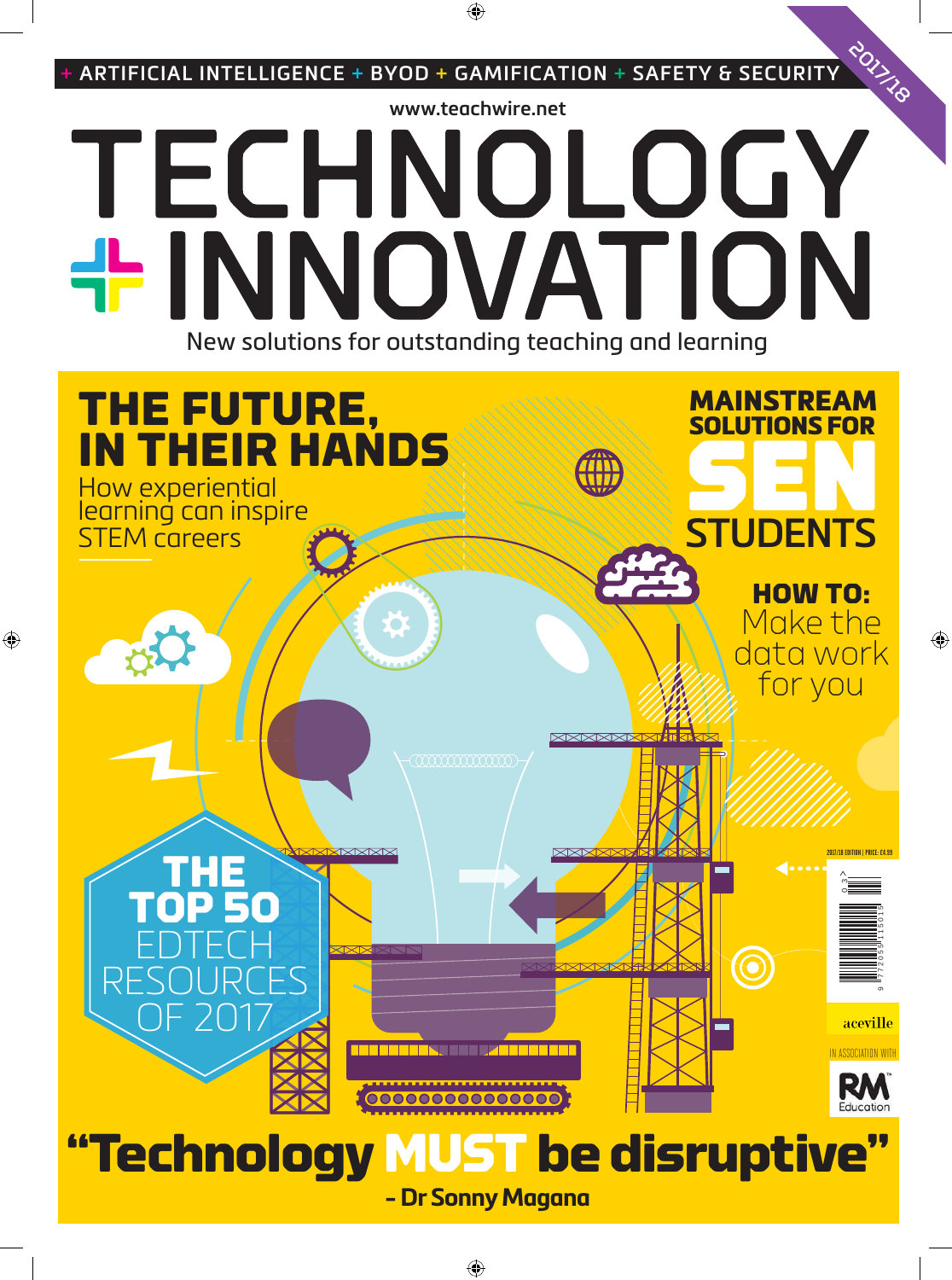

**64**

Tell me about your project? How are you developing your ideas and what will they need to do to be successful?

# **"A VIRTUAL DUCK HELPED MAKE US BETTER TEACHERS"**

**Gurpal Thiara** explains how a trial with AI technology has completely changed D&T teaching and learning at Seven Kings School, Ilford

esign and Technology by<br>
nature is a subject that<br>
needs a reflective approach<br>
the requires opportunities to<br>
broaden thinking by analy<br>
what you have done well and how to nature is a subject that needs a reflective approach. It requires opportunities to broaden thinking by analysing

improve. It consistently evolves. We have always been interested in cutting-edge technology and new strategies that will enhance and improve the learning experience for our D&T students.

 So, when we were approached about a Government-backed trial to realise the benefits of Artificial Intelligence in the

classroom, we were keen to take part. The technology, FormativeAssess, is a web application that uses machine learning to provide live feedback to students, in the form of an avatar. In our case, the avatar was a duck.

It began with a meeting with tech company Digital Assess, Goldsmiths, University of London, and the academics behind the technology. We discussed the questions that the technology would ask the pupils, and how we would implement it. FormativeAssess was then set up on our existing computer hardware, and from

there it was straightforward to access over the internet.

#### **Immediate positive response**

It had an immediate positive response from the students across different year groups. They are so tech-savvy that it was instinctive for them to understand and take to it immediately. The open questions it asked them as they engaged with it made them think of the brief in a broader context. By challenging their perception of what the problem was, they thought harder about the solutions.